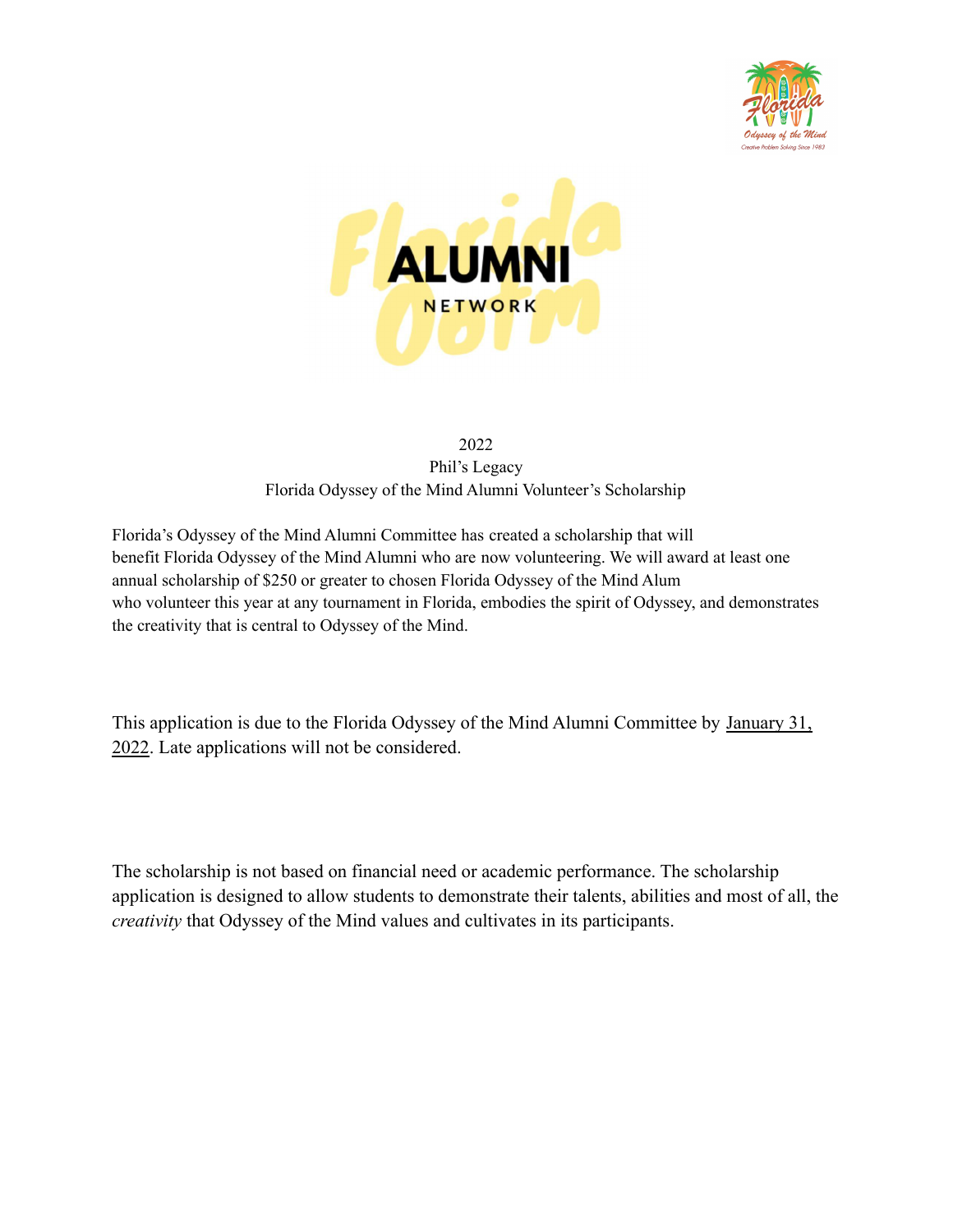

Applicants must meet the following qualifications:

1. Have been a member of any team(s) that participated in a Florida Odyssey of the Mind Regional competition for at least one year.

2. Be a student who is attending any postsecondary institution with active enrollment during the application process with proof of enrollment.

3. Is a Florida Odyssey of the Mind volunteer\* or Division IV Team Member.

\* methods of volunteering include, but are not limited to: officiating, coaching, all-day tournament volunteer (association verification required)

4. Displays the Spirit of Odyssey of the Mind

5. Completes the scholarship application and submits it by the deadline.

 $\mathcal{L}_\mathcal{L} = \{ \mathcal{L}_\mathcal{L} = \{ \mathcal{L}_\mathcal{L} = \{ \mathcal{L}_\mathcal{L} = \{ \mathcal{L}_\mathcal{L} = \{ \mathcal{L}_\mathcal{L} = \{ \mathcal{L}_\mathcal{L} = \{ \mathcal{L}_\mathcal{L} = \{ \mathcal{L}_\mathcal{L} = \{ \mathcal{L}_\mathcal{L} = \{ \mathcal{L}_\mathcal{L} = \{ \mathcal{L}_\mathcal{L} = \{ \mathcal{L}_\mathcal{L} = \{ \mathcal{L}_\mathcal{L} = \{ \mathcal{L}_\mathcal{$ 

Please complete the google form: https://docs.google.com/forms/d/e/1FAIpQLSdJcVhb6bCiz86GbvxlWFhOufcKlkYA\_ZIEfA2FZ iRe8ww\_8w/viewform?usp=sf\_link

Return any additional supporting materials in pdf format as needed to: FLOMAAlumni Committee Email: floridaootm.alumni@gmail.com

Recipients will be announced and presented at the Florida State Tournament at the Orange County Convention Center (Orlando, FL) on March 12, 2022.

All decisions by the Florida Odyssey of the Mind Alumni Committee are final and any attempts by applicants to lobby or persuade the committee during the process will result in immediate disqualification. Applications will be reviewed anonymously.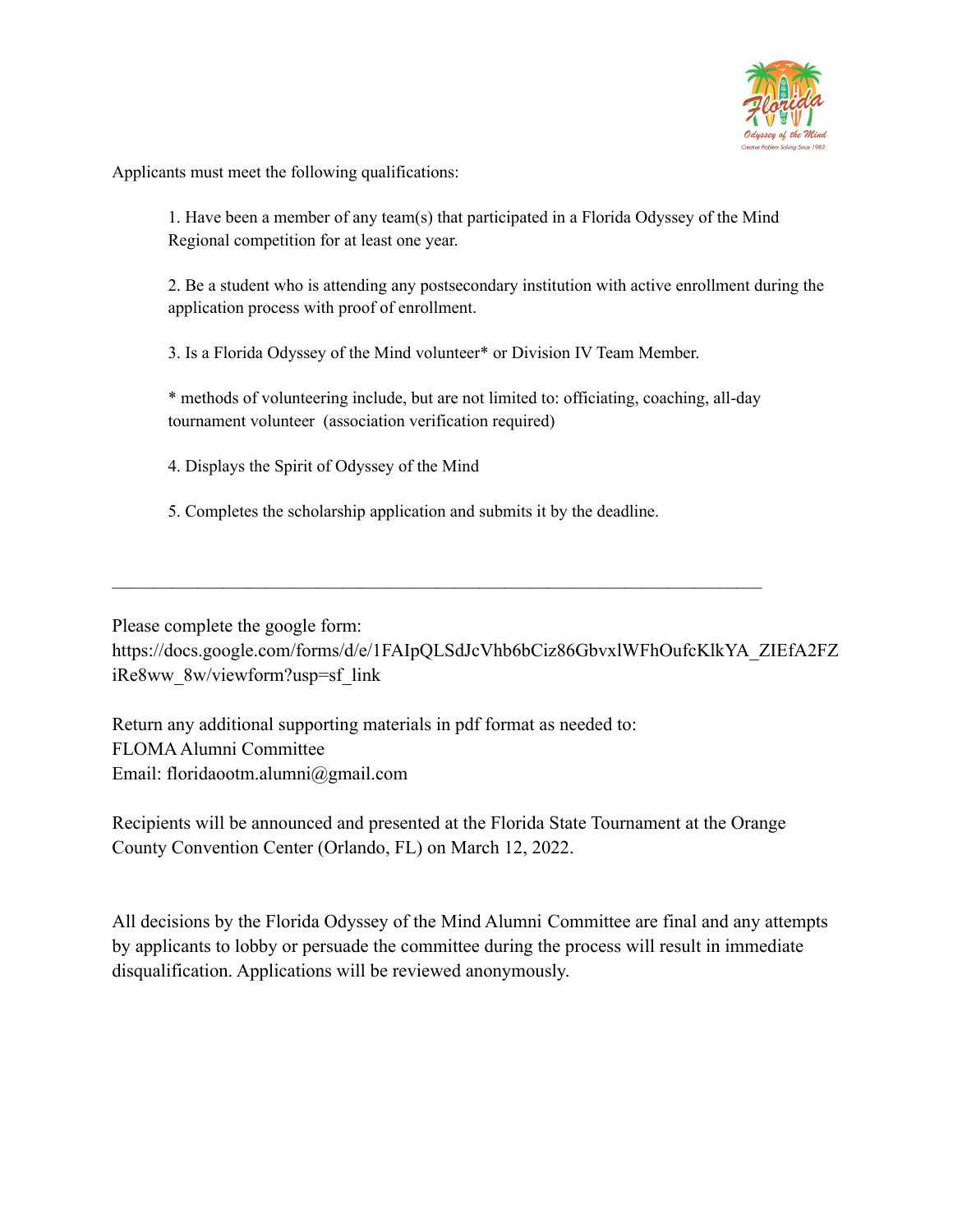

## Florida Odyssey of the Mind Scholarship Information Form

| City:                                                                             |  |  |  |  |  |
|-----------------------------------------------------------------------------------|--|--|--|--|--|
|                                                                                   |  |  |  |  |  |
| State:                                                                            |  |  |  |  |  |
|                                                                                   |  |  |  |  |  |
| Phone:                                                                            |  |  |  |  |  |
|                                                                                   |  |  |  |  |  |
| What educational institution are you attending? _________________________________ |  |  |  |  |  |
| What's your field of study?                                                       |  |  |  |  |  |
|                                                                                   |  |  |  |  |  |
|                                                                                   |  |  |  |  |  |
| Involvement in Odyssey of the Mind                                                |  |  |  |  |  |
| Number of Year(s) involved as a Team                                              |  |  |  |  |  |
|                                                                                   |  |  |  |  |  |
|                                                                                   |  |  |  |  |  |
| Divisions competed in:                                                            |  |  |  |  |  |
| Region(s): (if in another state, please indicate) _______________________________ |  |  |  |  |  |
| Number of Year(s) involved as an                                                  |  |  |  |  |  |
| Volunteer:                                                                        |  |  |  |  |  |
|                                                                                   |  |  |  |  |  |
|                                                                                   |  |  |  |  |  |
|                                                                                   |  |  |  |  |  |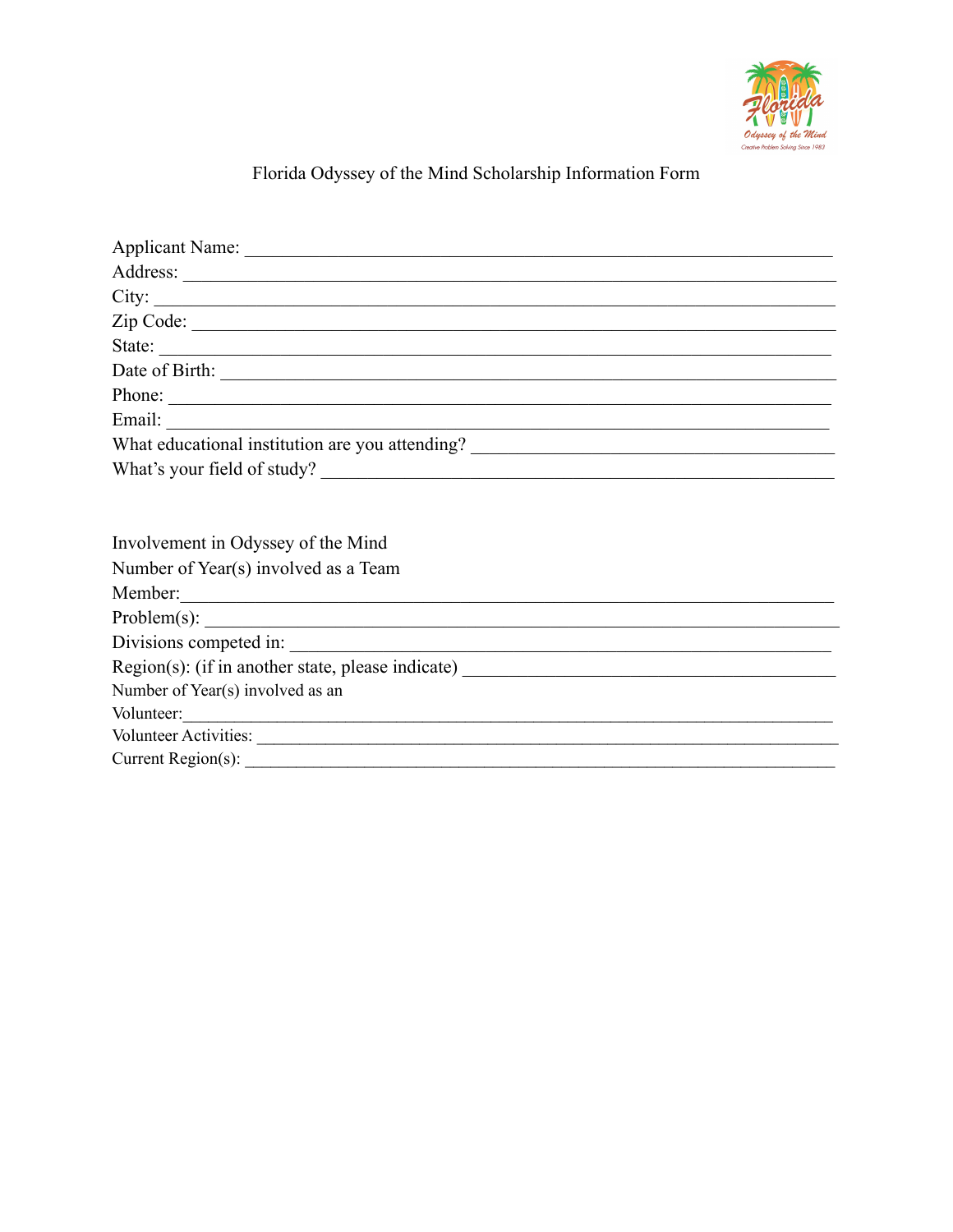

Optional Information (additional involvement, awards received, work experience, etc.):

Odyssey of the Mind References (provide at least one reference - this person must not be related):

|               | Name (1): $\qquad \qquad$  |  |  |
|---------------|----------------------------|--|--|
|               | Title (1): $\qquad \qquad$ |  |  |
|               | Email (1): $\qquad \qquad$ |  |  |
|               |                            |  |  |
|               |                            |  |  |
|               | Title (2): $\qquad \qquad$ |  |  |
|               | Email (2): $\qquad \qquad$ |  |  |
|               |                            |  |  |
|               |                            |  |  |
|               |                            |  |  |
| Email $(3)$ : |                            |  |  |